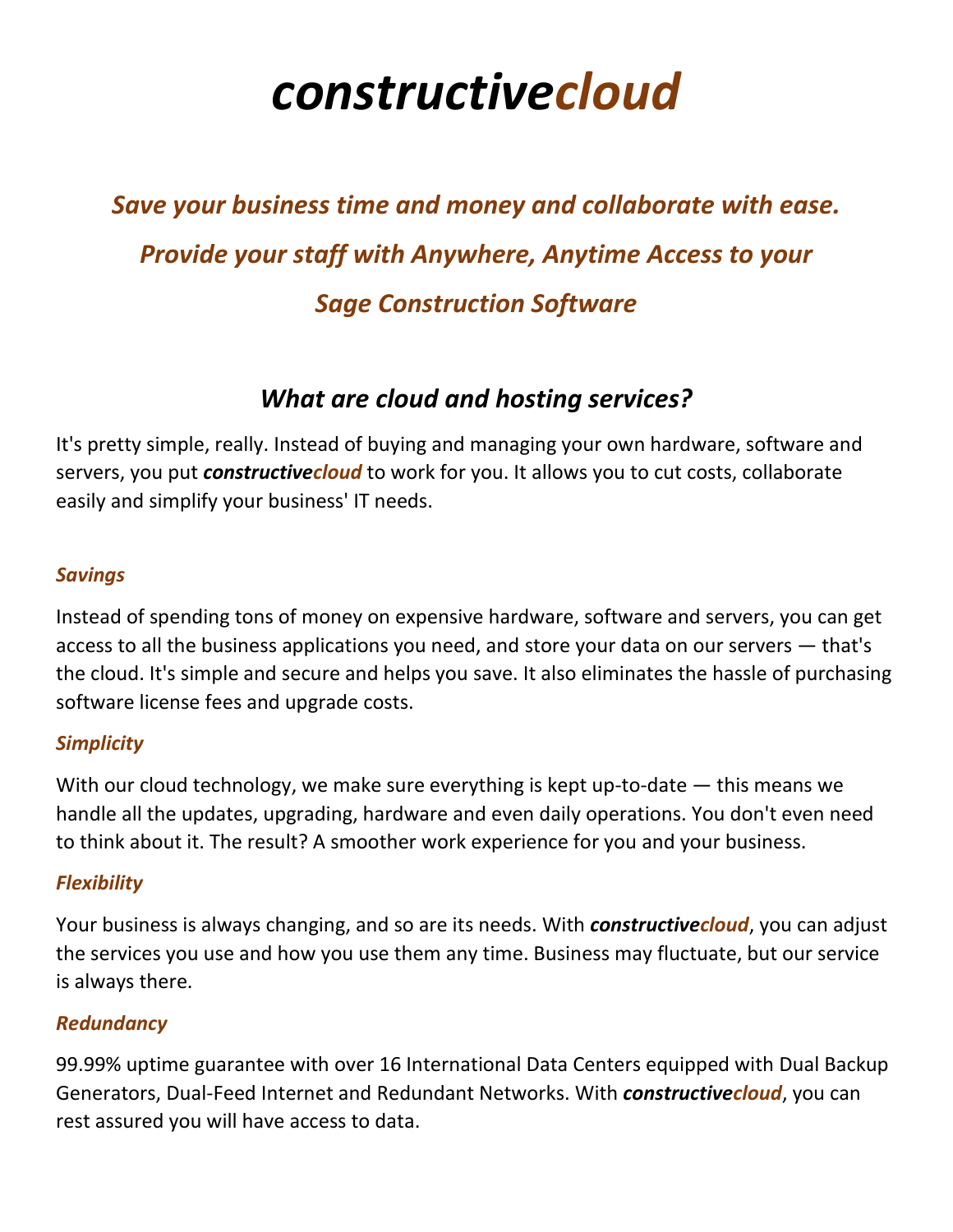# *constructivecloud*

## *Your Sage Construction Applications… Anytime, Anywhere*

## *Unleash the Power of the Cloud on your team and watch productivity accelerate.*

#### *Canadian*

With redundant Canadian Datacenters to meet all of your needs you can rest assured that your data is safe from the Patriot Act and less exposed to Cyber-attacks!

All our services are invoiced in Canadian dollars so you don't have to worry about the ever fluctuating foreign exchange rates.

We are a premier hosting provider for Sage Construction Specific applications in Canada and can help take all your business applications to the cloud.

#### *Industry Specialists*

Created by construction industry specialists with over 20 years' experience working with Sage construction applications, *constructivecloud* is built to satisfy the critical standards and specific needs of both financial and project teams - with the latest cloud technology for seamless sharing, simple collaboration.

Sage 100 Contractor, Sage 300 CRE (Timberline), Sage Estimating, Timberscan, My Assistant, Office Connector, Sage Service Operations, Trimble Prolog…we can manage them all!

#### *No Contracts…Make us Earn your Business*

No contracts, No maintenance…all for one manageable monthly cost with our enterprise grade private cloud hosting for Sage Construction & Real Estate applications.

We take your business to the next level by providing a turn-key solution with anytime, anywhere access and zero IT headaches to keep you organized and make you look like a genius!